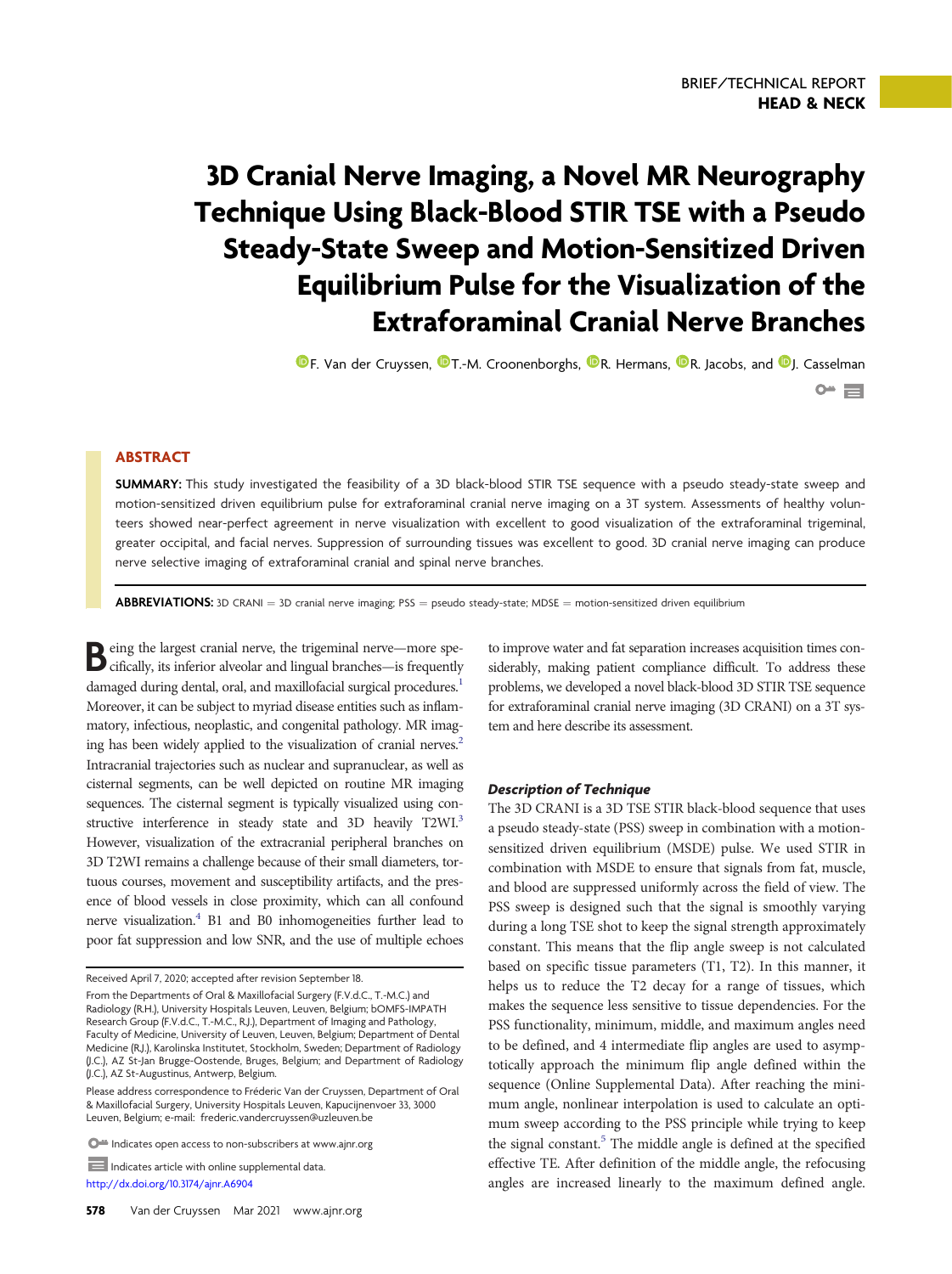Finally, compressed sensing is added to reduce the acquisition time. The sequence was optimized by comparing it with existing nerve-selective sequences until satisfactory and robust results were obtained, with particular attention being paid to artifact reduction (Online Supplemental Data).

#### MR Imaging Procedure

After optimization, 6 healthy volunteers (3 women and 3 men; average age, 32 years; range, 23–48 years) were included in this study. Imaging was performed on a 3T MR imaging system (Ingenia; Philips Healthcare) equipped with a 32-channel head coil (Invivo) without the use of any contrast agent. After acquisition of standard

<span id="page-1-0"></span>Weighted kappa scores, confidence intervals, and P values for the interobserver agreement for the observed variables

|                         |             | 95%             |       |
|-------------------------|-------------|-----------------|-------|
|                         | Weighted    | Confidence      | P     |
| <b>Parameter</b>        | Kappa Score | <b>Interval</b> | Value |
| Arterial suppression    |             | $1 - 1$         | .014  |
| Venous suppression      |             | $1 - 1$         | .014  |
| Fat suppression         |             | $1 - 1$         | .014  |
| Overall nerve           |             | $1 - 1$         | .014  |
| visualization           |             |                 |       |
| Inferior alveolar nerve |             | $1 - 1$         | .014  |
| Lingual nerve           |             | $1 - 1$         | .014  |
| Facial nerve            | 0.933       | $0.79 - 1.10$   | .020  |
| Greater occipital nerve |             | 1—1             | .014  |



<span id="page-1-1"></span>FIGURE. The evaluated cranial and spinal nerve branches acquired using the 3D CRANI sequence. A, Lingual nerve (arrow) on MIP after MPR. B, Inferior alveolar nerve (arrow) after MIP MPR on a coronal oblique reconstruction. C, Extraforaminal facial nerve (arrow) after sagittal oblique MIP MPR, illustrating the intraparotid nerve course. D, Greater occipital nerve (arrow) extending between the semispinalis muscles on MIP MPR.

T1WI, T2WI, and gradient-echo sequences, the CRANI sequence was acquired using the following parameters:  $TR = 2300$  ms,  $TE =$ 150 ms,  $FOV = 200 \times 200 \times 100$  mm, section thickness = 0.5 mm, act section gap =  $-0.45$  mm, matrix =  $224 \times 222$ , acquired voxel size =  $0.9 \times 0.9 \times 0.9$  mm, reconstructed voxel size =  $0.5 \times$  $0.5 \times 0.45$  mm, section oversampling  $= 1.5$ , compressed sense reduction  $= 5$ , and number of slices  $= 200$ . TSE nerve STIR included TSE factor  $= 45$  (startup echoes 2), number of  $acquisitions = 1$ , black-blood pulse  $=$  MSDE (mode: nerve), and acquisition time  $= 5:17$  min.

#### Imaging Analysis

Three orthogonal planes, as well as a plane following the course of the nerve trajectory using MPR and MIP, were reconstructed using the Volume postprocessing package (Philips Healthcare). MIP images with a thickness of 5 mm and gap of  $-0.5$  mm (4.5mm overlap) allowed for the best demonstration of the selected nerve trajectory. The images were analyzed by 2 fixed and independent observers with expertise in cranial nerve imaging. First, a training session was held to familiarize the observers with the grading scales. Then, for the subsequent evaluations, the observers were blinded to each other's scoring. Arterial, venous, and fat suppression were graded on a 3-point Likert scale  $(0 =$  unsuppressed and nondiagnostic;  $1 =$  moderately suppressed but diagnostic;  $2 =$  excellent suppression). A nerve scoring system using a 5-point Likert scale ( $4 =$  excellent;  $3 =$  good;  $2 =$  fair;  $1 =$  poor;

> $0 =$  none) was adopted from Fujii et al<sup>[6](#page-2-5)</sup> to evaluate the signal continuity of the following nerves over a predetermined trajectory. The evaluated trajectory of the inferior alveolar (V3) and lingual (V3) nerves starts at the oval foramen and stops at the mental foramen and the submandibular duct, respectively. The facial nerve (VII) trajectory starts in the labyrinthine portion in the temporal bone and stops at the anterior edge of the parotid. The greater occipital nerve (C2–C3) trajectory starts posterior to the axis and stops before piercing the trapezius muscle.<sup>6</sup>

#### Statistical Analysis

All statistical analyses were performed using SPSS version 26.0 (IBM). Interobserver agreement on the Likert scales was tested using weighted kappa statistics with quadratic weights. A P value less than .05 was considered statistically significant.

#### RESULTS

There was a statistically significant nearperfect agreement between the 2 observers, except in the visualization of the extracranial portion of the facial nerve, for which the agreement was still